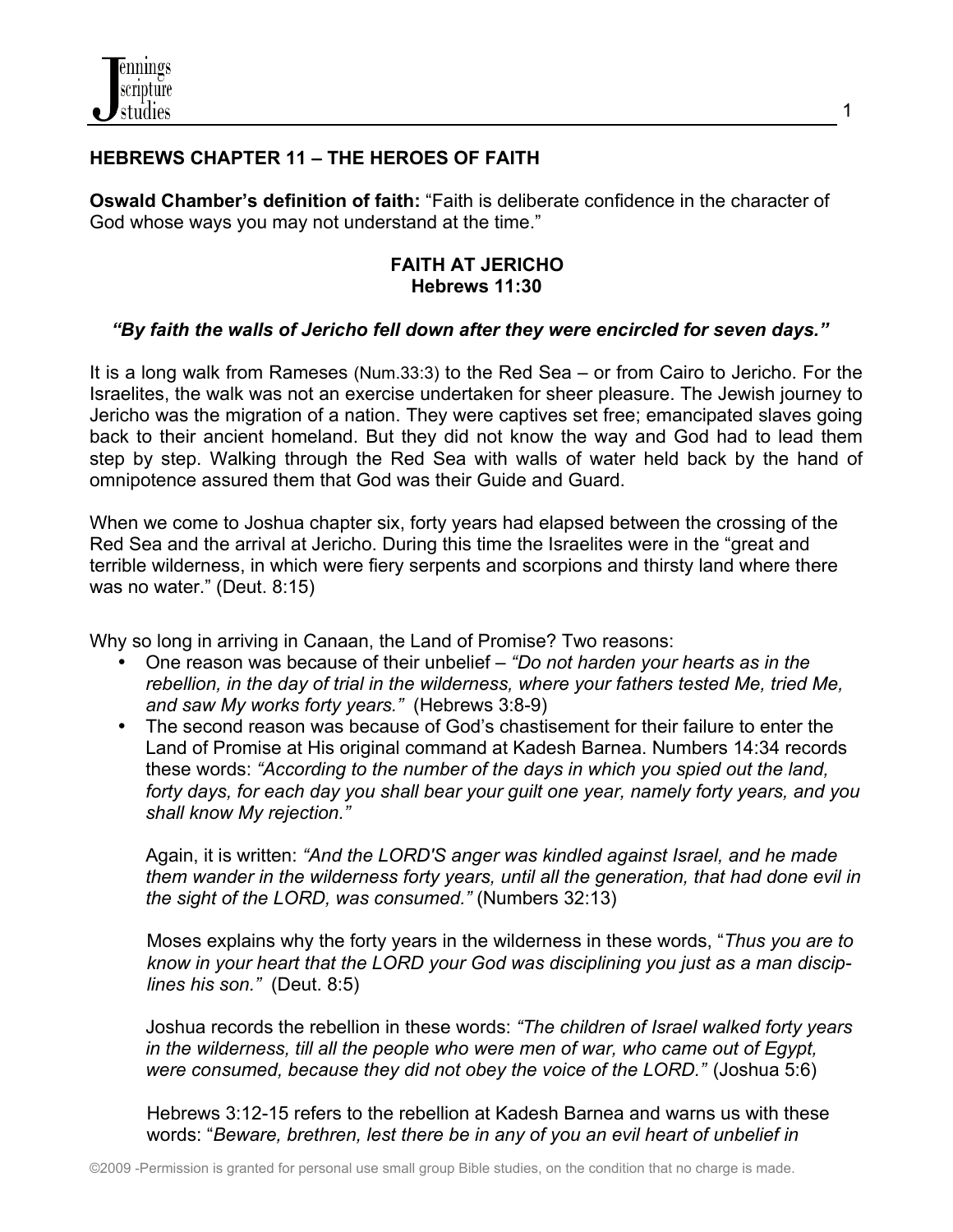*departing from the living God; but exhort one another daily, while it is called "Today,"* lest any of you be hardened through the deceitfulness of sin. For we have become *partakers of Christ if we hold the beginning of our confidence steadfast to the end, while it is said: " Today, if you will hear His voice, do not harden your hearts as in the rebellion."*

We would have thought that after the Red Sea display of the power, provision and protection of God, the Israelites would never doubt or disobey God again. But they did, and so do we! How faithless we are at times, and how faithful He is! After a delay of forty years, they have finally arrived in Canaan. Another miraculous water crossing, the walk across the flooded Jordan River, brought them into the Promised Land.

They may have said, "Whew! Praise God, we're home at last! Our problems are finally over. We are in the land that God said "flowed with milk and honey." We are now on easy street." Had they known the old negro spiritual they probably would have sung it: "Gonna lay down my sword and shield; Down by the riverside; Down by the riverside; Down by the riverside; Gonna lay down my sword and shield; I ain't gonna study war no more, I ain't gonna study war no more, study war no more."

It was not to be! Directly ahead of them was the city of Jericho. The Israelites could avoid it completely by marching around it and going on to claim their Promised Land. What would they do? In a "Peanuts" cartoon, Linus expressed the following philosophy to Charlie Brown: "I don't like to face problems head on; I think the best way to solve problems is to avoid them. This is a distinct philosophy of mine: no problem is so big or so complicated that it can't be run away from."

How do you handle obstacles in your life? Do you try to avoid them? That will not remove the obstacle. In this episode in the life of the Israelite people, we see faith overcoming the obstacle that now barred their way forward. There are lessons in this story that will teach us how to face our problems in faith. Let us look at this event as follows:

#### **THE FORTIFICATION THAT WAS BEFORE THEM** Joshua 6:1-5

*"Now Jericho was securely shut up because of the children of Israel; none went out, and none came in. And the LORD said to Joshua: "See! I have given Jericho into your hand, its king, and the mighty men of valor. You shall march around the city, all you men of war; you shall go all around the city once. This you shall do six days. And seven priests shall bear seven trumpets of rams' horns before the ark. But the seventh day you shall march around the city seven times, and the priests shall blow the trumpets. It shall come to pass, when they make a long blast with the ram's horn, and when you hear the sound of the trumpet, that all the people shall shout with a great shout; then the wall of the city will fall down flat. And the people shall go up every man straight before him."* 

# *Jericho's Situation.*

Jericho was strategically situated. It was in the south of the country and protected the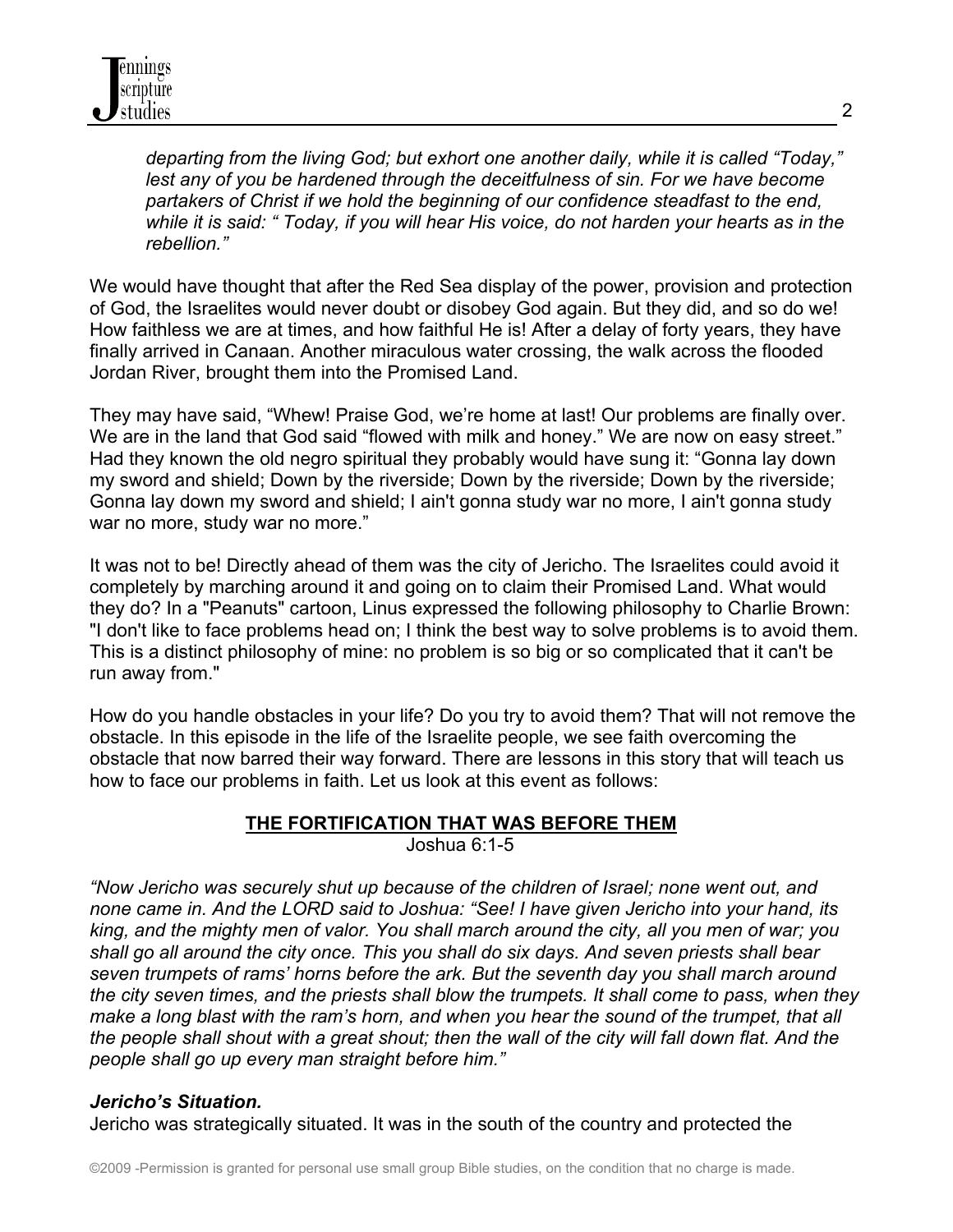

approach to the heartland of Canaan. If Jericho could not be taken, Israel would always be looking over their shoulders. They must overcome here if they were to be victorious. Jericho had stood many tests over many centuries. It is said by archeologists to be the oldest known city in the world. According to recorded history, it had never been overthrown.

#### *Jericho's Size.*

Jericho was the greatest fortress city the Israelites would come up against. It was located on a mound 1,200 ft. long and 50 ft. in height. "A massive six-foot thick wall was erected on the edge of the mound. The inner wall was separated from it by a space of from 12 to 15 feet and was itself 12 feet thick." (Merle Unger: *Archeology And The Old Testament*)

"The walls were of the type which made direct assault practically impossible. An approaching enemy first encountered a stone abutment, eleven feet high, back and up from which sloped a 35 degree plastered embankment reaching to the main wall some 35 vertical feet above. The steep, smooth slope prohibited battering the wall by any effective device or building fires to break it. An army trying to storm the wall found difficulty in climbing the slope, and ladders to scale the wall could find no satisfactory footing. The normal tactics used by an enemy to take a city so protected was siege, but Israel did not have time for this, if she was to occupy all the land." (Dr. Leon Wood: *Survey of Israel's History*; p.174)

On top of the wall were houses, making the height of the wall and houses about 30 feet. Rahab's house was located on top of the wall according to Joshua 2:15. As to its population, scholars estimate that at least 10,000 people lived in Jericho. Certainly the city could not be overthrown by the might of men. It was a great city not only in antiquity, but it was a great city in iniquity also. It was paganistic to the core.

# **THE FORCE THAT WAS SUPPORTING THEM**

Joshua 5:13-15

*"And it came to pass, when Joshua was by Jericho, that he lifted his eyes and looked, and behold, a Man stood opposite him with His sword drawn in His hand. And Joshua went to Him and said to Him, "Are You for us or for our adversaries?" So He said, "No, but as Commander of the army of the LORD I have now come."* (Joshua 5:13-14a)

#### *The Warrior That Joshua Challenged*.

Joshua was out in the fields surveying the scene when he was suddenly confronted by a figure with a drawn sword. Joshua was a courageous man for he instantly challenged this Warrior figure saying, "*"Are You for us or for our adversaries?"* The Personage replied, *"No, but as Commander of the army of the LORD I have now come."* This Person did not come to take sides; He came to take over! It was not a question of whether He was on Joshua's side, but was Joshua on His side?

Who was this Person whom Joshua met? This was God appearing in human form! This was not the first time that God had assumed the figure of a man for there were several such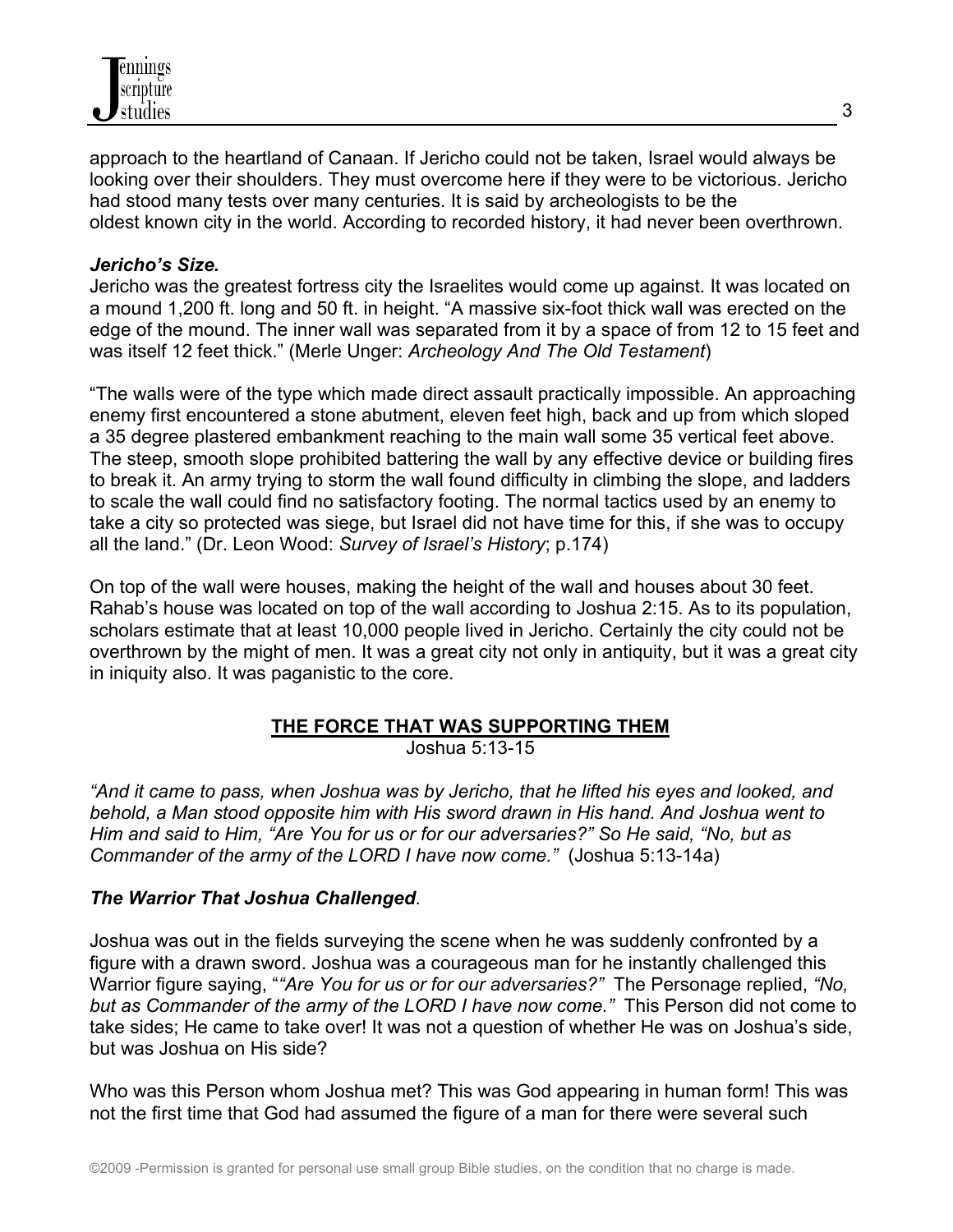visible manifestations that were varied according to the occasion. Most Bible teachers agree this was one of several appearances of Jesus Christ in the Old Testament.

Charles H. Spurgeon, the English pastor and author wrote of this encounter: "The Lord Jesus usually appears to his people in a manner which proves His communion with them. To Abraham the pilgrim he appeared as a pilgrim (Gen.18:1-3); with Jacob the wrestler he wrestled (Genesis 32:24-25); to the three in the furnace he appeared as one of them in the furnace (Daniel 3:25), and to Joshua the soldier he showed himself as a warrior."

The Lord Jesus' promise to us is, *"I will never leave you nor forsake you."* So we may boldly say: *"The LORD is my helper; I will not fear. What can man do to me?"* (Heb.13:5-6) And, *"God is our refuge and strength, a very present help in trouble."* (Psalm 46:1)

## *The Worship That Joshua Offered.*

*"And Joshua fell on his face to the earth and worshiped, and said to Him, "What does my Lord say to His servant?" Then the Commander of the LORD's army said to Joshua, "Take your sandal off your foot, for the place where you stand is holy." And Joshua did so."* (Joshua 5:14b-15)

Joshua's veneration: "*Joshua fell on his face to the earth"* and his verbiage: *"What does my Lord say to His servant?"* demonstrate the reverence this Person inspired in Joshua. The real character of this Person is disclosed by His accepting the worship that Joshua gave. Furthermore, the command: *"Take your sandal off your foot, for the place where you stand is holy"* settles the matter. This is none other than God Himself appearing in human form!

Joshua was not rebuked for offering worship to this Person, which he certainly would have received had this been only an angel. The Apostle John, on the island of Patmos, twice, fell down at the feet of an angel to worship and was rebuked (Rev.19:10 and 22:9). In both cases the angel said, "See that you do not do that! I am your fellow servant ….. Worship God!" Joshua did the right thing when he realized who was speaking to him. He fell on his face in worship, and made himself available to God. The Lord Almighty deserves the same from us.

This divine Commander was leading "*the army of the LORD."* That there actually is an army of the Lord is well established in scripture. We can probably assume that it is an angelic army. There are forces at God's disposal that we'll never fully know about on the earth. It is a comforting thought to us that *"The angel of the LORD encamps all around those who fear Him, and delivers them."* (Psalm 34:7)

# **THE FORMULATION OF THE BATTLE PLAN**

Joshua saw a drawn sword in the hand of this Commander. There were two armies present at Jericho: one an earthly army and the other a heavenly army. Clearly, Joshua and his forces were light-weight troops. God's troops were the heavy weights! Joshua didn't know how the Israelites could conquer the impregnable city of Jericho. But with God's army, that would be no problem.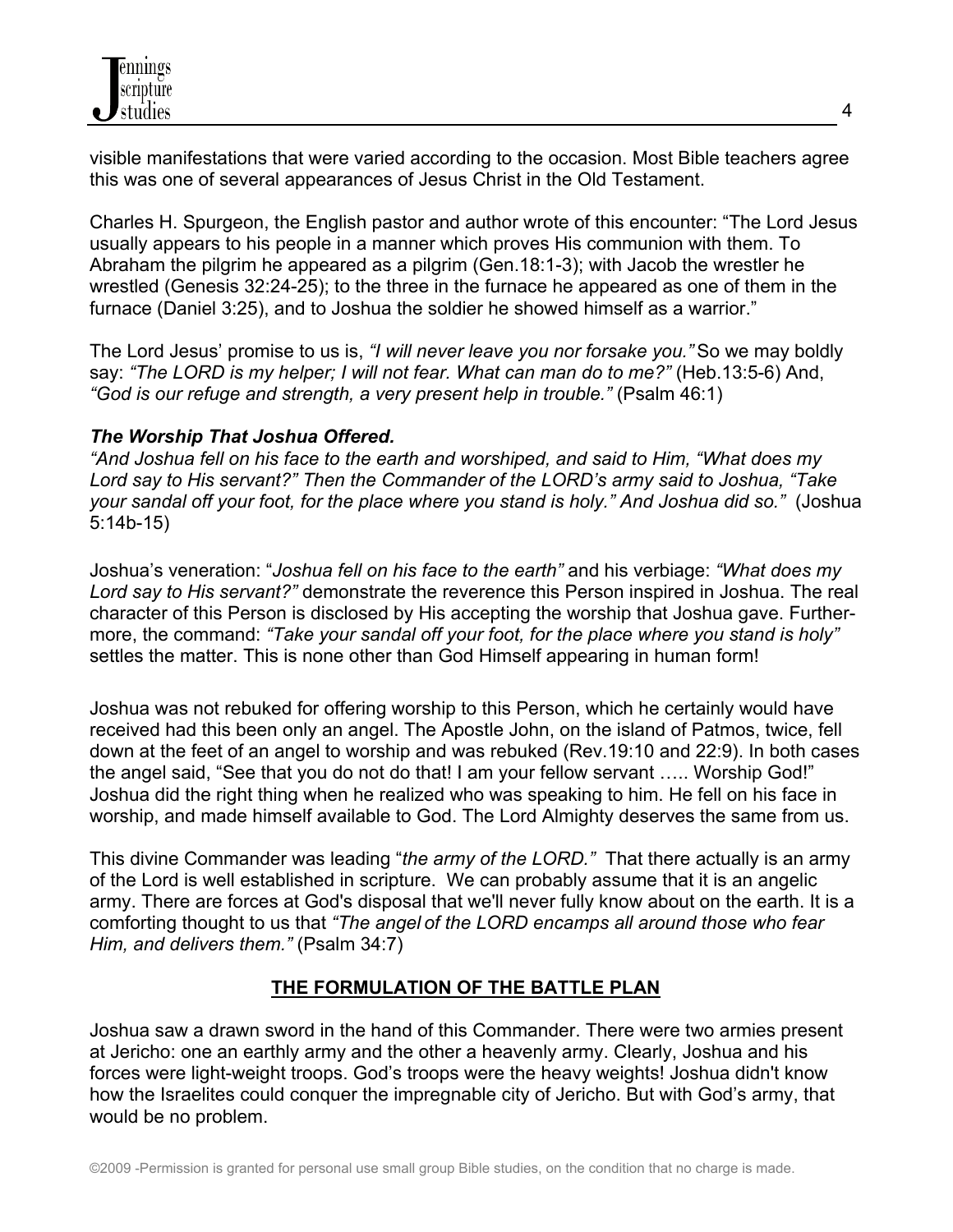

# *The Promise Of Victory Was Given Beforehand.*

*"And the LORD said to Joshua: "See! I have given Jericho into your hand, its king, and the mighty men of valor."* (Joshua 6:2)

The chapter break between Joshua 5 and 6 is a little misleading, because the conversation begun in 5:13 continues into chapter 6, after a brief parenthetic note about the situation within Jericho in verse one. There was to be the complete absence of any military effort on behalf of the Israelites which underscores the most important part of this story and that is that Jericho was to be conquered "by faith" (Heb. 11:30).

## *The Participation Of The Israelites Was Outlined In Detail.*

*"You shall march around the city, all you men of war; you shall go all around the city once. This you shall do six days. And seven priests shall bear seven trumpets of rams' horns before the ark. But the seventh day you shall march around the city seven times, and the priests shall blow the trumpets. It shall come to pass, when they make a long blast with the ram's horn, and when you hear the sound of the trumpet, that all the people shall shout with a great shout; then the wall of the city will fall down flat. And the people shall go up every man straight before him."* (Joshua 6:3-5)

The mobilization orders came from God Himself. They were strange, unorthodox and unparalleled in the history of warfare. This would not be a battle for human glory or material gain for God alone would win the victory for His people and everything in the city was to be devoted to the Lord. Joshua responded with strong faith. No questions are recorded, only obedience. What a model for us!

# **THE FORTRESS MIRACULOUSLY COLLAPSES**

Joshua 6:6-27

# *The Overthrow Of The Wall.*

The destruction of Jericho was complete. It was indeed a mighty overthrow. No stone was pulled down by human hands, no sword was thrust by the Israelites, no spear thrown until the wall was flattened by unseen forces. President Reagan stood at the Berlin Wall and said, "Mr. Gorbechev, tear down this wall!" Joshua stood at the Jericho wall and said, "God is going to tear down this wall!" The old song says, "Joshua fit de battle of Jericho." But, of course, he did not!

In order to understand what happened we must not forget that *"the Commander of the hosts of the Lord"* was present. If the Commander was present, His army was present. God's unseen army pushed the walls down! The secret to Israel's victory wasn't in her people's military might. It was the presence of the Lord in their midst that made the difference.

# *The Outcome For The Israelites.*

*"Then the people went up into the city, every man straight before him, and they took the city. And they utterly destroyed all that was in the city, both man and woman, young and old, ox and sheep and donkey, with the edge of the sword."* (Joshua 6:20-21)

The victory was wonderful for the people of God but it was terrible for the inhabitants of